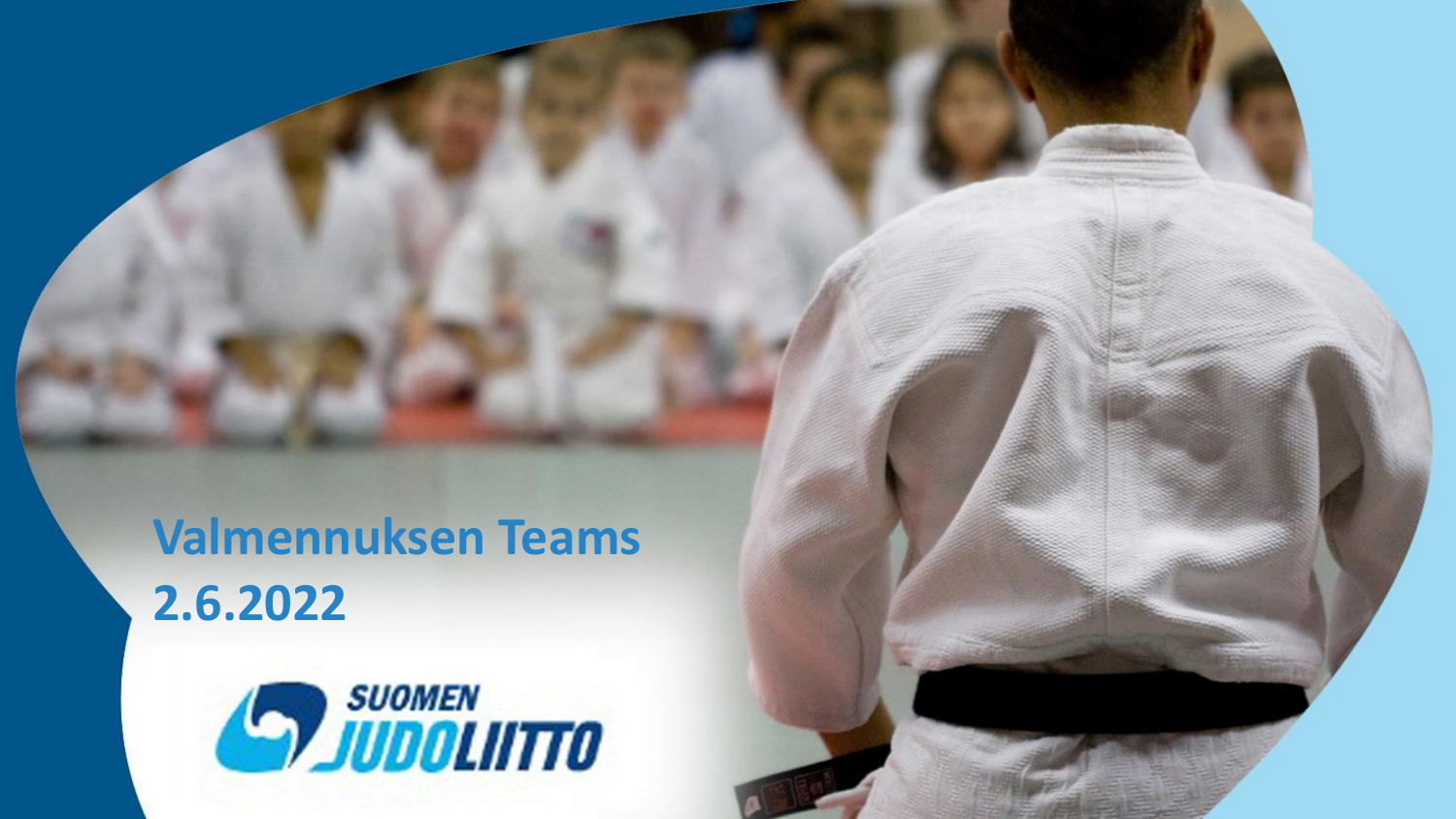

- Updates
- U18
- U21
- Seniors
- Guidelines in Urhea
- Others









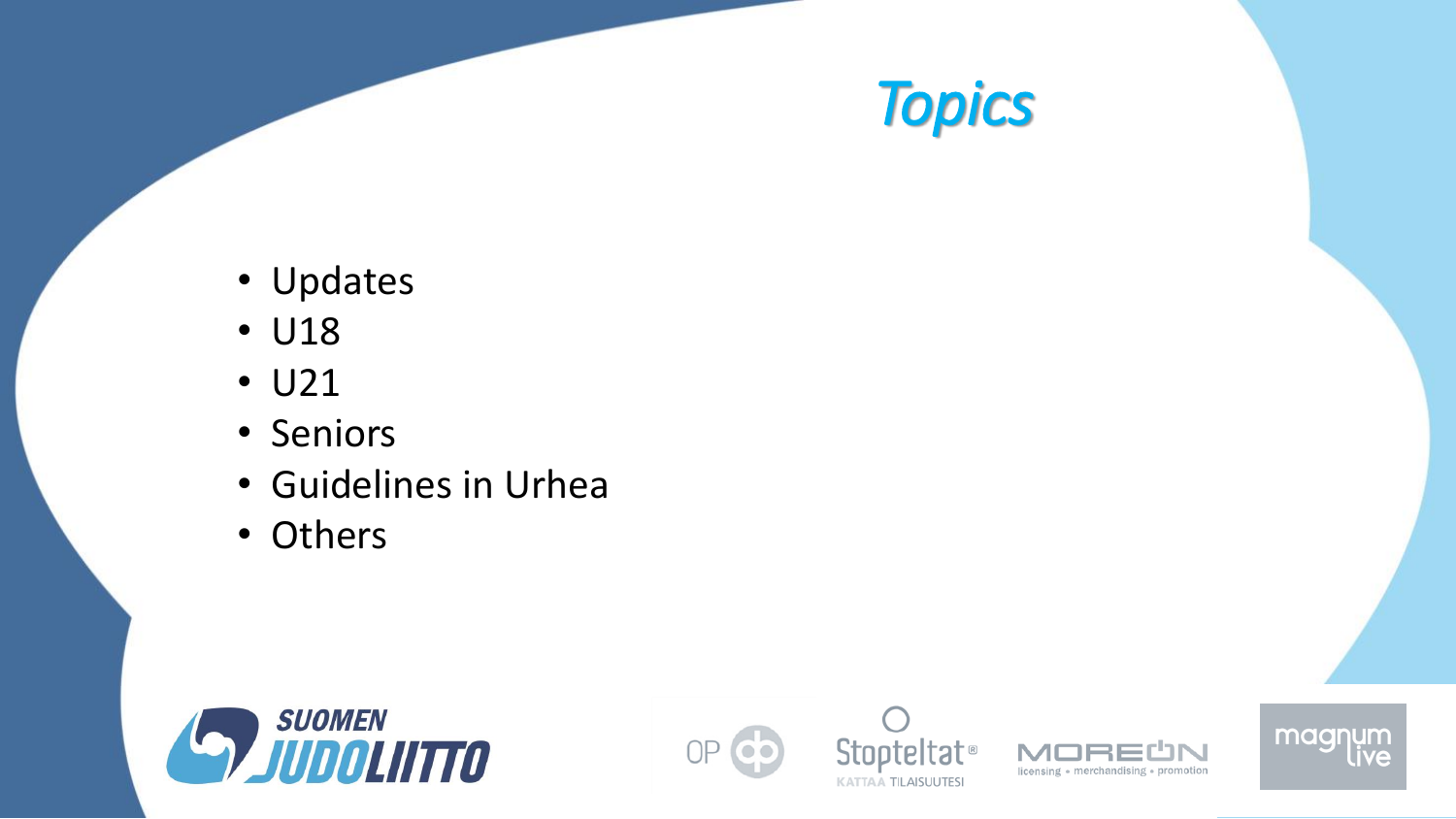# *Updates*

- National camps
	- Heinävesi 29.6.-3.7.
	- Summer Rock 11.-17.7.
	- Helsinki Camp 4.-7.8.
- Trainings in Urhea after midsummer fest until school start: Tue, Wed & Fri 17-19.
	- Mornings by groups
	- 13.-19.6.; 27.6.-3.7. ja 11.-17.7. no trainings
- Senior European Cups are open for clubs
- Top team will be updated after Madrid Eu Open









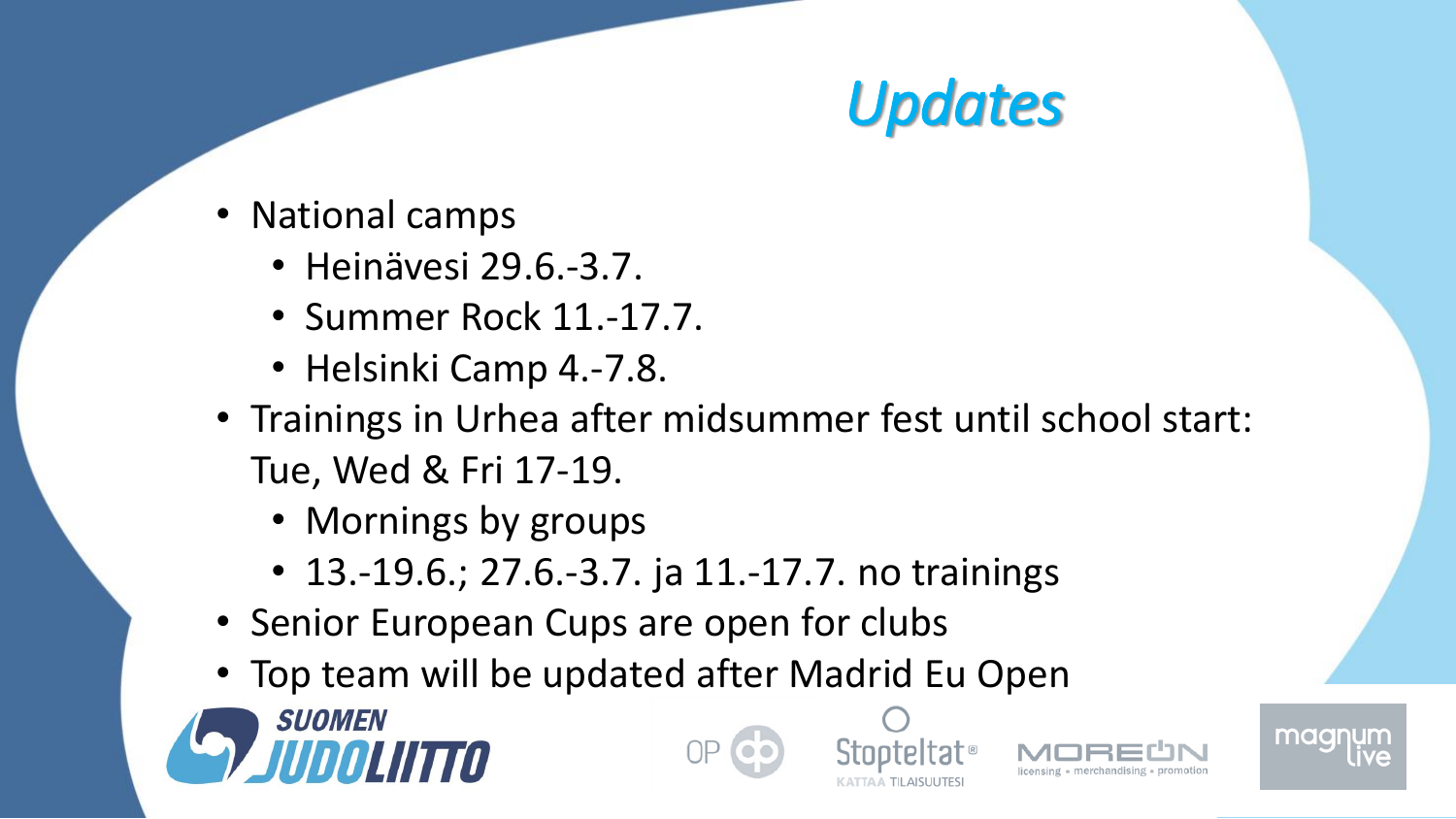#### *U18*

-Paljon tapahtumia maaliskuu-toukokuu kadeteilla. Avoimia kaikille -> helmi-maaliskuun tapahtumat peruuntuivat/siirtyivät.

-Hundu Cup Virossa, Samurai cup 2, 2x kv. leiri Pajulahdessa, Pm-kilpailut, Budo Nord Cup, 3 x Eju Cup + leirit...

-Eju Cupeissa 7.sija Daniel Orphanou ja Jenna Kuosmanen 2 otteluvoittoa Ville Kivelä ja Kristofer Pertelson

-EM-kilpailut-> Daniel Orphanou ja Jenna Kuosmanen

-Eyof 07-2022 (tänä vuonna 2004-2005 synt.) suurempi joukkue. Valitaan U21 Eju Cup Bosnian (25.06-26.06.2022) jälkeen.









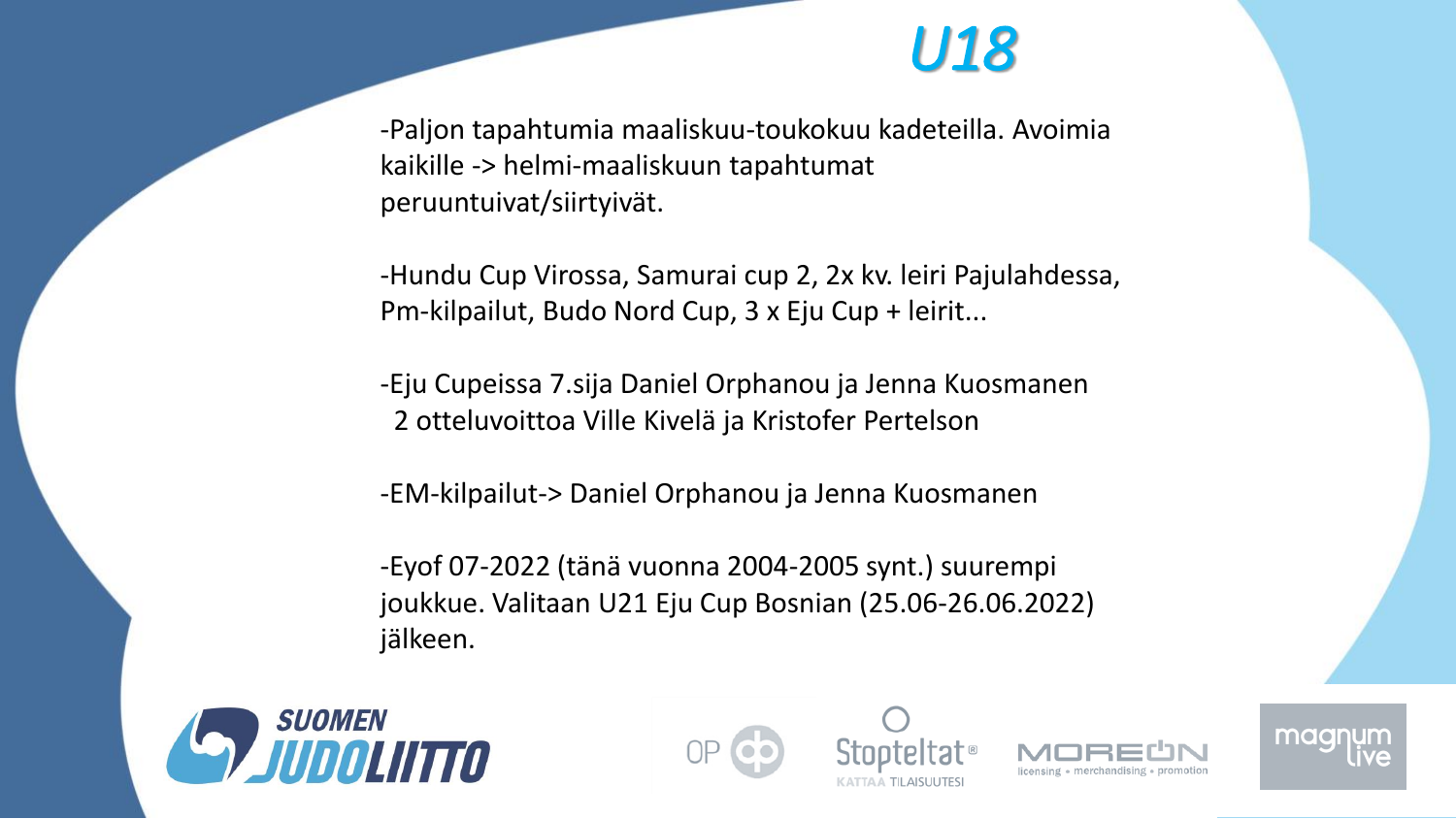#### *U18*

Tulevat tapahtumat:

-Leiri Riikassa 08.06-12.06.2022

-Leiri Porecissa 12.06-18.06.2022

-Em-kilpailut 23.06-26.06.2022

#### **KESÄLEIRIT**

#### **Yanagi, Summer Judo Rocks, Helsinki Judo Camp**

-Eyof 24.07-30.07.2022

-Mm-kilpailut 24.08-28.08.2022 (mahd. Joukkue valitaan Eyof:n jälkeen)

- Leiri Roglassa (Slovenia) 17.08-21.08.2022
- Samurai Cup 3 Vantaa 27.08.2022

-Evl-leiri 01.09.2022-04.09.2022

Muuta:

- Ilm. tapahtumiin kuukausi aikaisemmin esim. Elokuu 2022-

>ilm. kesäkuun loppuun mennessä.

-Huom! Swop:a ei järjestetä tänäkään vuonna.









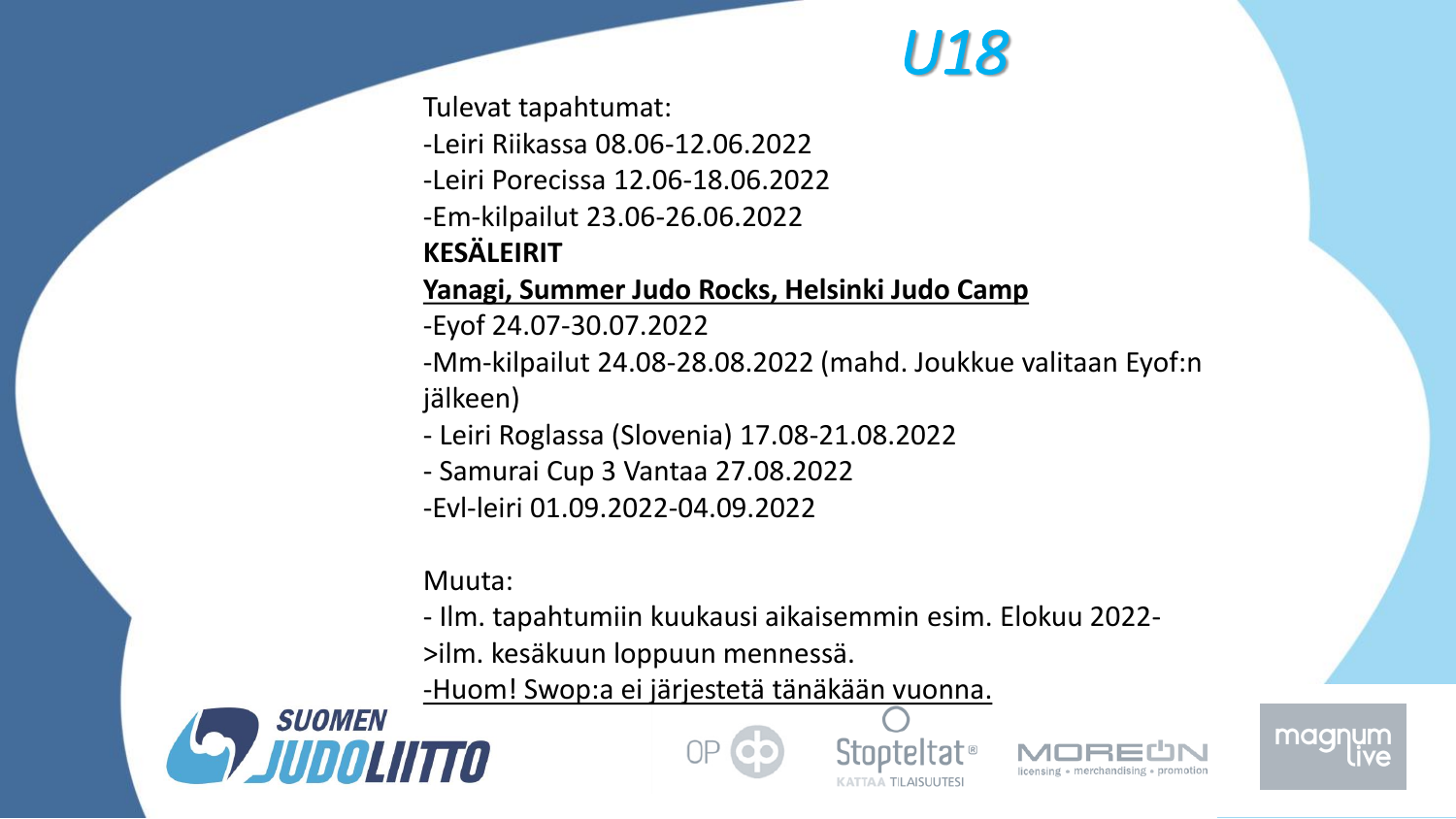### *U21*

- Banja Luka junior European Cup ja leiri 25.-29.6.2022
	- Tapahtuman jälkeen nimetään EYOF-joukkue (2004- 2005 syntyneet) ja mahdollinen U21 MM-joukkue 14.- 18.8.2022
- Paks junior Europen Cup ja leiri HUN 16.-21.7.2022
- European Youth Olympic Festivals SVK 22.-31.7.2022
- Praha junior European Cup ja leiri CZE 23.-28.7.2022
- U21 MM-kilpailut Equador 14.-18.8.2022
- U21 EM-kilpailut 15.-18.9.2022







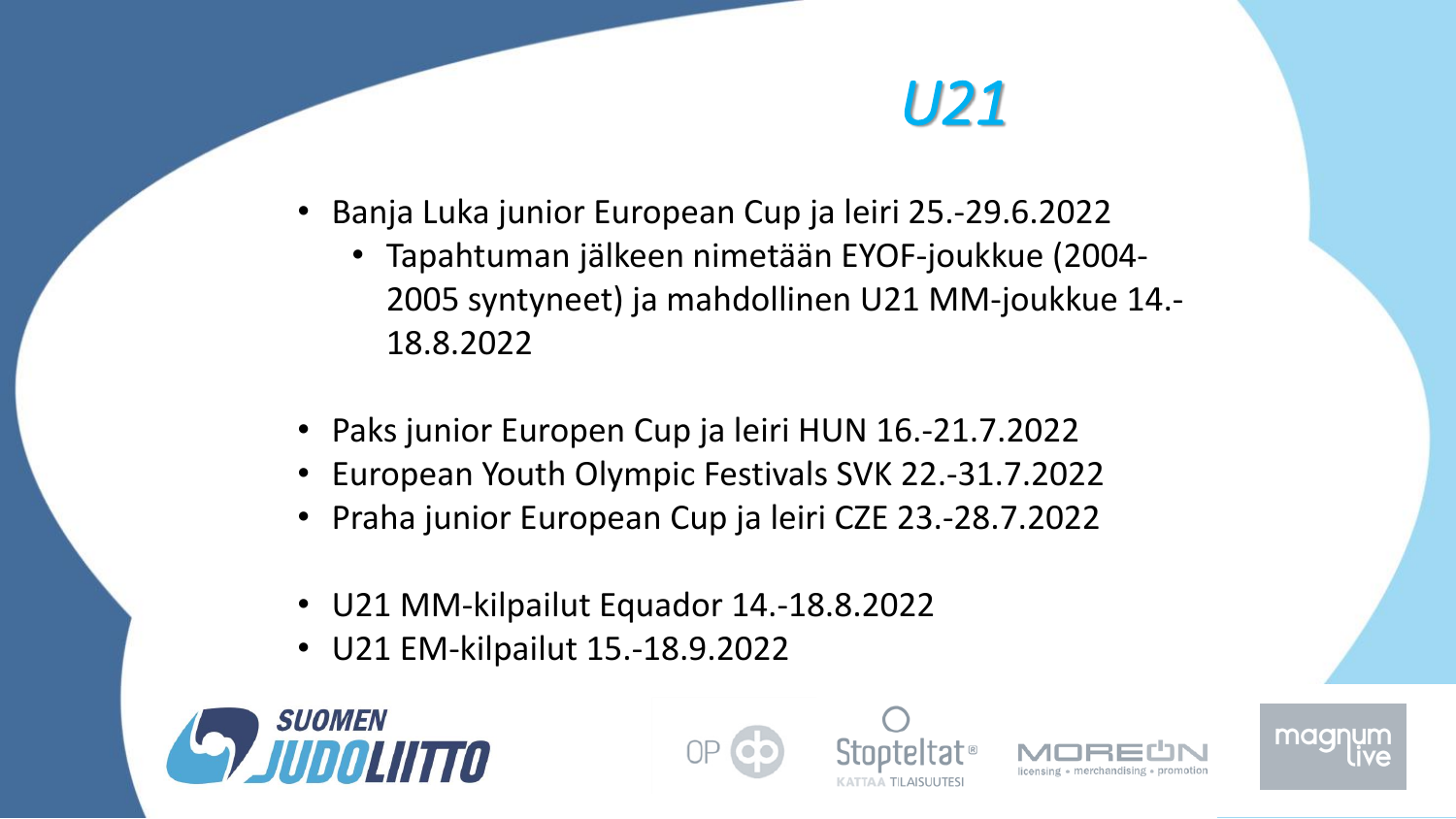#### *Senior - events*

- Baku TC 30.5-5.6.
- Madrid Eu Open 11.-12.6.
- Porec OTC 12.-18.6.
- Mongolia GS 22.6-2.7.
- Zagreb GP + TC 15.-20.7.
- Swiss Eu Cup 16.-17.7.
- Riga Eu Cup 6.-7.8.
- Papendal OTC 13.-17.8.
- Rogla TC 17.-21.8.
- Coimbra Eu Cup 27.-28.8.
- Heinävesi 29.6.-3.7.
- Summer Rock 11.-17.7.
- Helsinki Camp 4.-7.8.









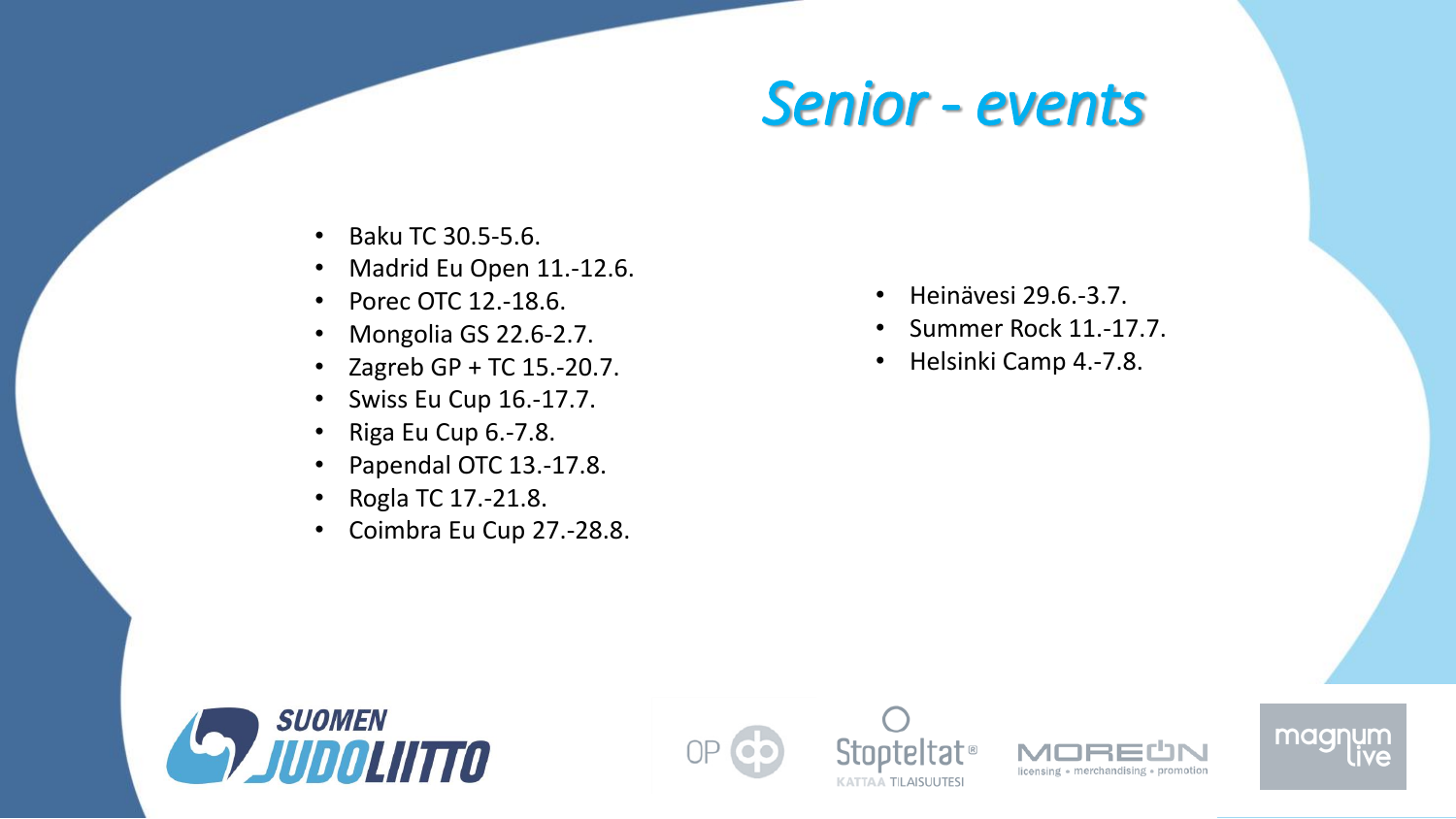## *Basic info*

- During Summer working on max strenght
- Applying for one month in advance for events
- Club coach role
- Connection Club coach Urhea coaches









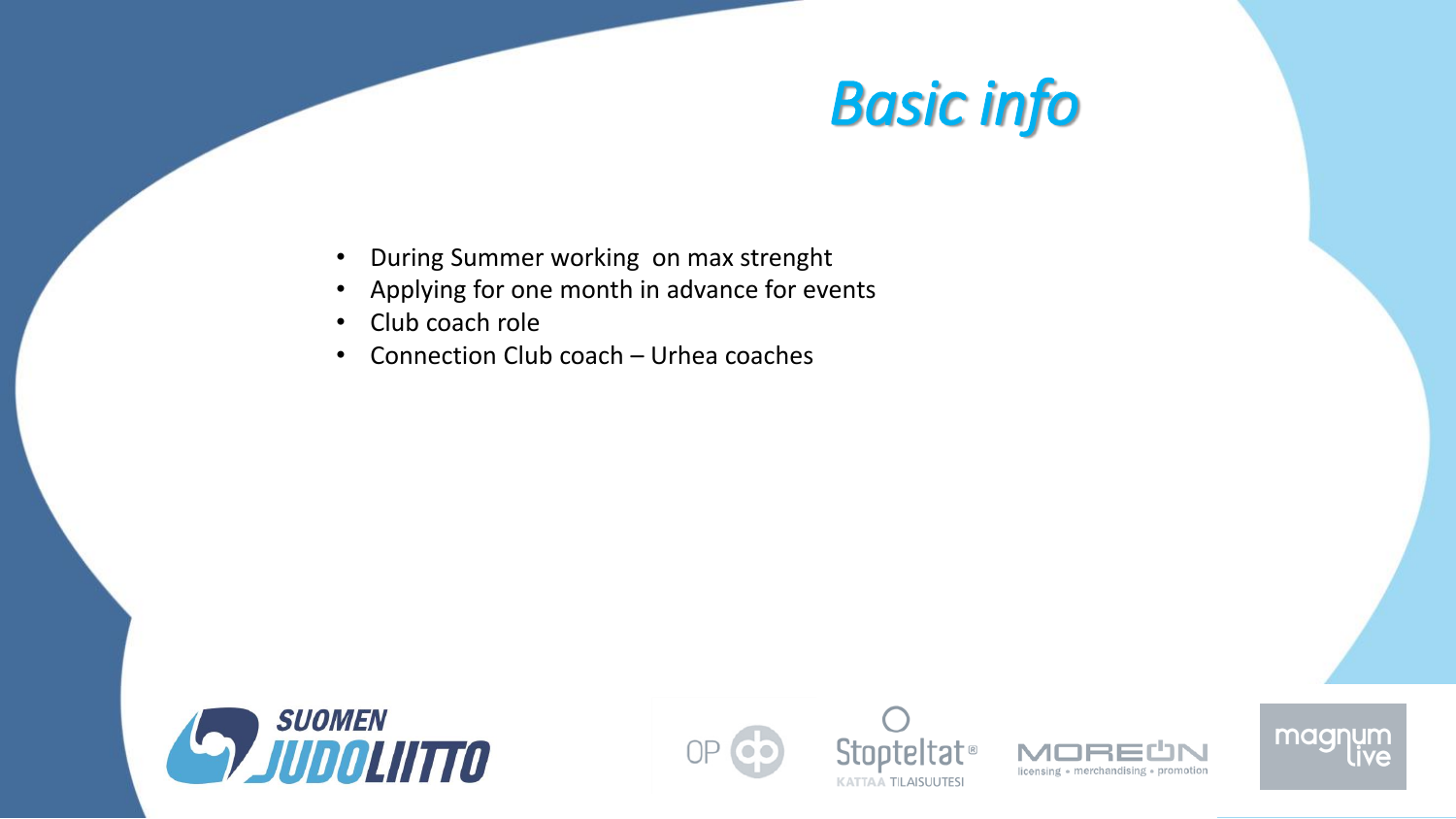# *Urhea - guidelines*

- Inform the coach of the absence from training. Repeated failure to report will result in the loss of any coaching support.
- Athletes supported are obliged to participate in national camps in both the Finnish Championships and FJO competitions.
	- Attending Samurai Cups witch are in the plan.
	- Athletes need to train according to program present (except injured athletes).
	- If the athlete's training does not meet the set requirement level or hinders the training of others, the coaches of the association will remove the athlete from the exercises (shido) after the notice.
		- 1. shido à note/debate; 2. shido à ban one week; 3. shido à not for Open, GP, GS level competitions.
		- A prerequisite for participating in international tournaments in the autumn is a credible summer internship. The training takes place in accordance with a program made by the union's coaches or it must be possible to monitor it with the help of the athlete analyzer, an electronic training diary application.
		- Training makes more sense to everyone when you remember **someone else's respect** and **[the values of judo](https://judo.fi/judoliitto/tietoa-judosta/)**.
			- Talking badly about others or the Judo League does not develop as an athlete or as a person.









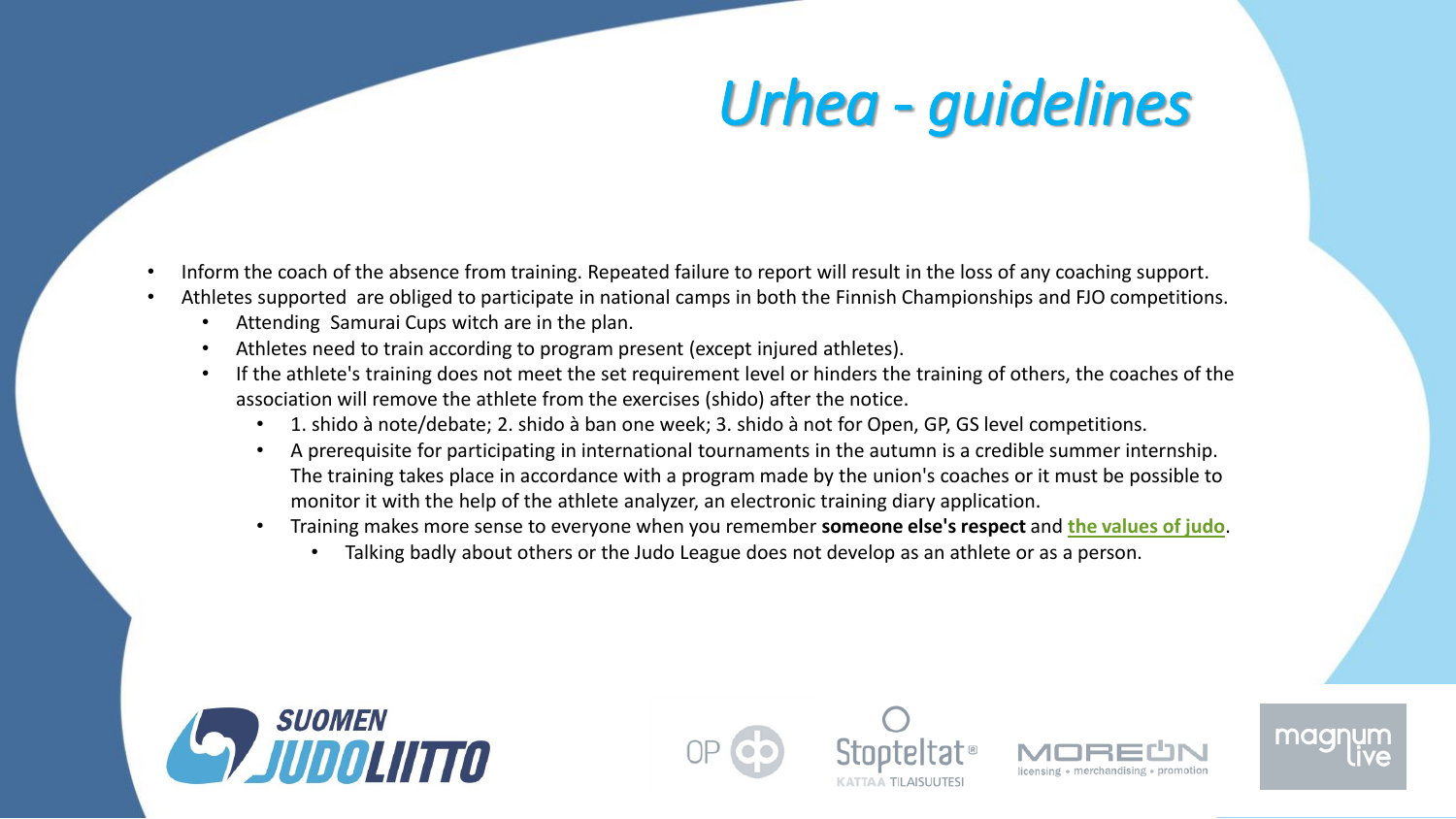# *Summer holidays*

- Summer holidays for coaching:
	- Rok Draksic 20.-30.7.2022
	- Eetu Laamanen 27.6. -11.7.2022
	- Jaana Jokinen 30.5.-20.6.2022 & 30.6.-10.7.2022